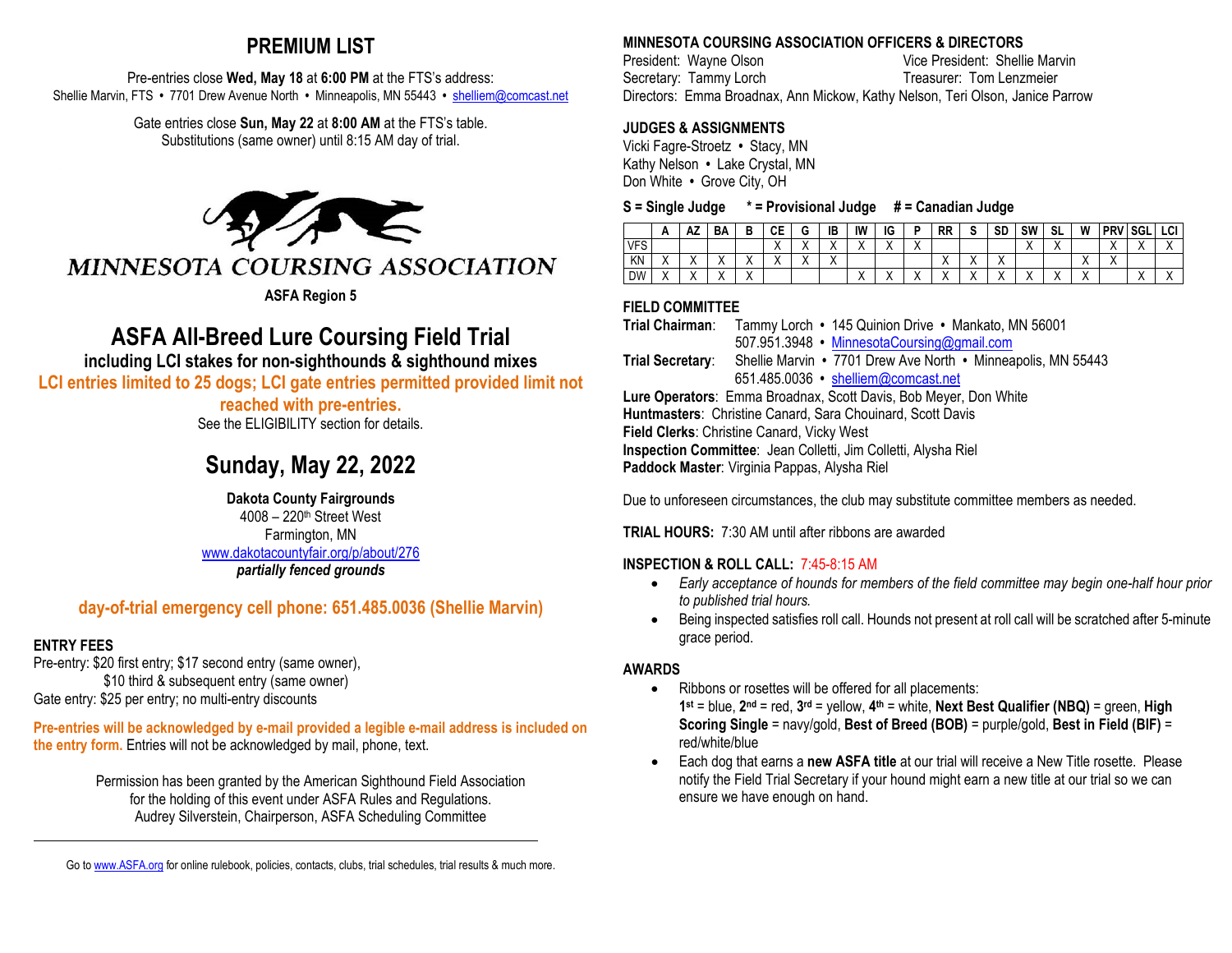#### **SIGHTHOUNDS: ELIGIBLE BREEDS & REGISTRIES**

Only purebred Afghan Hounds (A), Azawakhs (AZ), Basenjis (BA), Borzoi (B), Cirneco dell'Etna (CE), Greyhounds (G), Ibizan Hounds (IB), Irish Wolfhounds (IW), Italian Greyhounds (IG), Pharaoh Hounds (P), Rhodesian Ridgebacks (RR), Salukis (S), Scottish Deerhounds (SD), Silken Windhounds (SW), Sloughis (SL), Whippets (W).

Provisional breeds are eligible to compete. Current Provisional breeds are: Chart Polski, Galgo Español, Magyar Agar, Peruvian Inca Orchid, Portuguese Podengo Pequeno, and Portuguese Podengo (Medio & Grande), Provisional breeds must be individually registered with the appropriate registry.

All sighthounds shall be individually registered with the AKC (including Purebred Alternative Listing), the NGA, the UKC, the FCI, an ASFA-recognized foreign or ASFA Board approved registry, or possess a CRN from the SPDBS. A photocopy of acceptable registry must be submitted with each hound's first ASFA field trial entry; this requirement is waived for hounds registered with the NGA.

#### To compete hounds:

- A. must be a minimum of 12 months old on the day of the trial
- B. must be physically fit for competition; blindness, lameness & amputation are considered unfit
- C. may be spayed/neutered or intact
- D. may be monorchid or cryptorchid
- E. must not be in heat/season (bitches)
- F. must not be disqualified from ASFA or from any other lure coursing organization

### **SIGHTHOUNDS: STAKES OFFERED**

(No hound may enter more than one stake.)

*Open*: For any eligible sighthound that has met certification requirements, excluding ASFA Field Champions of record. All hounds entering Open for the first time MUST include a completed ASFA certification, AKC QC form, or waiver form; keep a copy for your records.

*Field Champion*: For any ASFA Field Champion of record.

*Veteran*: For any sighthound whose age is at least 6 years, except Irish Wolfhounds whose age shall be at least 5 years, and Afghan Hounds, Rhodesian Ridgebacks, Saluki, and Whippets, and, whose age shall be at least 7 years. The hound certification requirement also applies to hounds entered in the Veteran stake that have not previously competed in Open.

*Provisional*: Any eligible sighthound of a Provisional breed that has met certification requirements. Not eligible to compete for Best of Breed, Best in Field, or Best in Event. Points and placements are awarded but no title certificates are issued until the breed is fully recognized by ASFA.

*Singles*: Any eligible sighthound including those disqualified to run in other stakes or with breed disqualifications. Each hound runs alone. Not eligible for Best of Breed or Best in Field. Hounds are eligible to earn TCP and CPX titles from the Singles stake.

# **Best In Field (BIF) will be offered.**

#### **Notes:**

- Hounds with breed disqualifications are only eligible to enter the Singles Stake.
- Stakes will be split into flights by public random draw if the entry in any regular stake is 20 or more.
- All dogs will run twice (prelims & finals), in trios if possible or braces (except in the Singles Stake) unless excused, dismissed or disqualified.
- Bitches in season, lame hounds and hounds with breed disqualifications will be excused at roll call.

# **NON-SIGHTHOUNDS & SIGHTHOUND MIXES: ELIGIBLE BREEDS & REGISTRIES**

All non-sighthounds, sighthound-mixes, and mixed-breeds entered must have a registration number with one of the registries listed below. A photocopy of acceptable registry must be submitted with each dog's first ASFA field trial entry.

- 1. AKC (American Kennel Club)
	- a. Registration as one of the recognized breeds.
	- b. Purebred Alternative Listing (PAL) program, which is for purebred dogs that cannot be fully registered with the AKC to participate in AKC events.
	- c. Canine Partners (CP), which is for mixed-breed dogs and dogs ineligible for AKC registration.
	- d. Foundation Stock Service (FSS), which is for recorded breeds on the road to full AKC recognition.
- 2. UKC (United Kennel Club) registration as a recognized breed or a Performance Listing (PL) number.
- 3. If the dog has none of the above registrations, ASFA will provide a unique entry number for a one-time \$10 charge.
	- a. The owner has to complete an ASFA Request for unique entry number.
	- b. The Trial Secretary will submit a copy of the form with the records.
	- c. The owner will retain a copy as proof of request and payment until permanent number is provided.

#### To compete dogs:

- A. must be a minimum of 12 months old on the day of the trial
- B. must be physically fit for competition; blindness, lameness & amputation are considered unfit
- C. may be spayed/neutered or intact
- D. must not be in heat/season (bitches)
- E. must be free of bandaging or any other attachments for medical purposes
- F. must not be disqualified from ASFA competition or from any other lure coursing organization

## **NON-SIGHTHOUNDS & SIGHTHOUND MIXES: LCI STAKES OFFERED**

(No dog may enter more than one stake.)

**Small Open:** for dogs 17.5" or less at the withers and/or brachycephalic ("flat-faced") dogs who have not achieved the title of LCC.

*Small Senior*: for dogs 17.5" or less at the withers and/or brachycephalic dogs who have achieved the title of LCC.

*Small Veteran*: for dogs 17.5" or less at the withers and/or brachycephalic dogs over 7 years old. *Large Open*: for dogs over 17.5" at the withers who have not achieved the title of LCC.

*Large Senior*: is for dogs over 17.5" at the withers who have achieved the title of LCC.

*Large Veteran*: for dogs over 17.5" at the withers who are over 7 years old.

- *Sighthound mix Open*: for dogs with a sighthound breed in its background who have not achieved the title of LCC.
- *Sighthound mix Senior*: for dogs with sighthound breed in its background who have achieved the title of LCC.

*Sighthound mix Veteran*: for dogs with sighthound breed in its background over 7 years old.

#### **Notes:**

- Small stakes will run 50% of the course up to a maximum of 400 yards. All other stakes will run the full course length.
- All dogs will run twice (prelims & finals).
- All dogs will run singularly.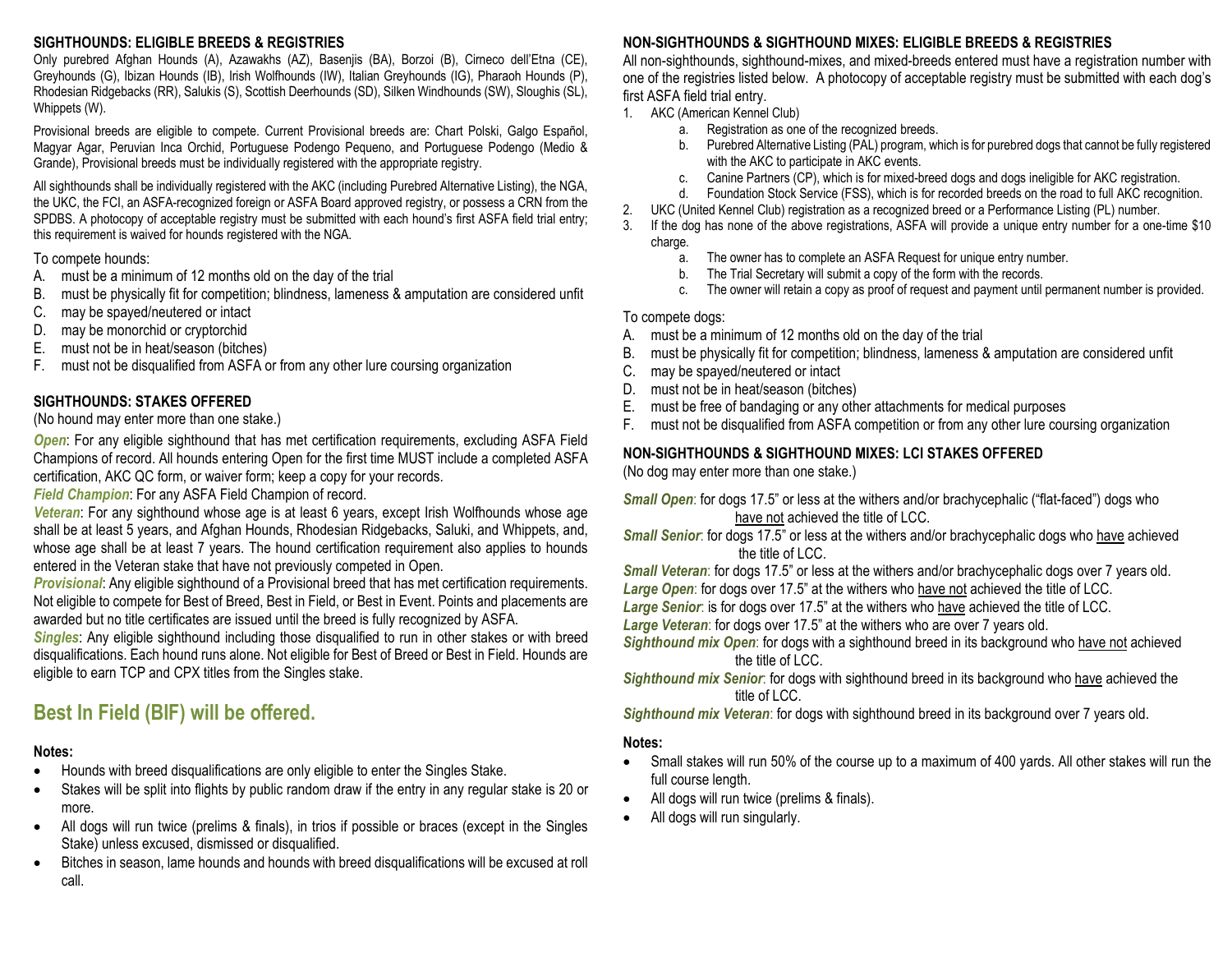#### **EMERGENCY VETERINARIAN**

South Metro Animal Emergency Care | 14690 Pennock Ave | Apple Valley, MN 55124 952.953.3737 [| https://smaec.com](https://smaec.com/) | 24 hours beginning 6PM Thursday – 8AM Tuesday

*Located approximately 11 miles from the Dakota County Fairgrounds. [Map from trial site to vet clinic](https://goo.gl/maps/UCD2UfJw2eEGzNt6A) will be available at the secretary's desk*

#### **COURSE PLANS & EQUIPMENT**

- Trial will be held at the **North Field**, which is in the NE corner of the fairgrounds.
- The lure will consist of highly visible plastic strips.
- Course will be reversed for finals.
- Battery powered continuous loop equipment will be used, including back up equipment.
- The field committee reserves the right to alter the course depending on the field and other conditions.

#### course length= 620 yards



#### **ROUTES TO THE LOCATION**

#### **Via I-35**

- Take I-35 to Hwy 50. Follow East to Cedar Avenue.
- Follow Cedar south (right) to Hwy 50.
- Follow Hwy 50 East (left) to Denmark Avenue.
- Follow Denmark South (right) to 220th Street West.
- Turn left onto 220th Street West to entrance of the Fairgrounds on right-hand side.

#### **Via US Hwy 52**

- Take Hwy 52 to Hwy 50.
- Follow Hwy 50 west to Hwy 3.
- Cross Hwy 3 to Ash/220th Street West.
- Follow Ash/220th St to Fairgrounds on left-hand side.

#### **Via MN Hwy 77**

- Take Hwy 77 to Hwy 50.
- Follow Hwy 50 East (left) to Denmark Avenue.
- Follow Denmark South (right) to 220th Street West.
- Turn left onto 220th Street West to entrance of the Fairgrounds on right-hand side.

### **FACILITIES**

Public restrooms are available on the grounds. Please bring your own drinking water. Limited shade trees available. Please clean up after your dog and yourself.

### **FOOD**

**Returning in 2022**: MCA will have pulled pork & chicken sandwiches available for a \$5 donation. We would like to encourage a potluck lunch; please bring something else to share. If you prefer, Subway & McDonalds are not far from the field.

## **CAMPING**

Camping is available at the Dakota County Fairgrounds for \$45 per night with hook-up (limited number available, first come-first serve), \$35 per night without hook-up. Toilet facilities are available. Please pay Dakota County Fairgrounds directly.

[www.dakotacountyfair.org/p/getinvolved/camping-rates-and-rules](http://www.dakotacountyfair.org/p/getinvolved/camping-rates-and-rules) 

## **HOTELS**

Please check directly with the hotel when making reservations as to policies regarding pets and extra fees, deposits or credit cards on file.

Candlewood Suites: 21060 Keswick Loop – Lakeville, MN / 612.808.5580 Motel 6: 11274 – 210th Street West – Lakeville, MN / 952.469.1900 AmericInn: 1320 Bollenbacher Drive – Northfield, MN / 507.645.7761 Coratel Inn & Suites: 1420 Riverview Drive – Northfield, MN / 507.663.0371 Boarders Inn & Suites: 1801 Lavender Drive – Faribault, MN / 507.334.9464

### **COVID-19**

We will follow Minnesota Department of Health guidelines that are in effect at the time of the trial.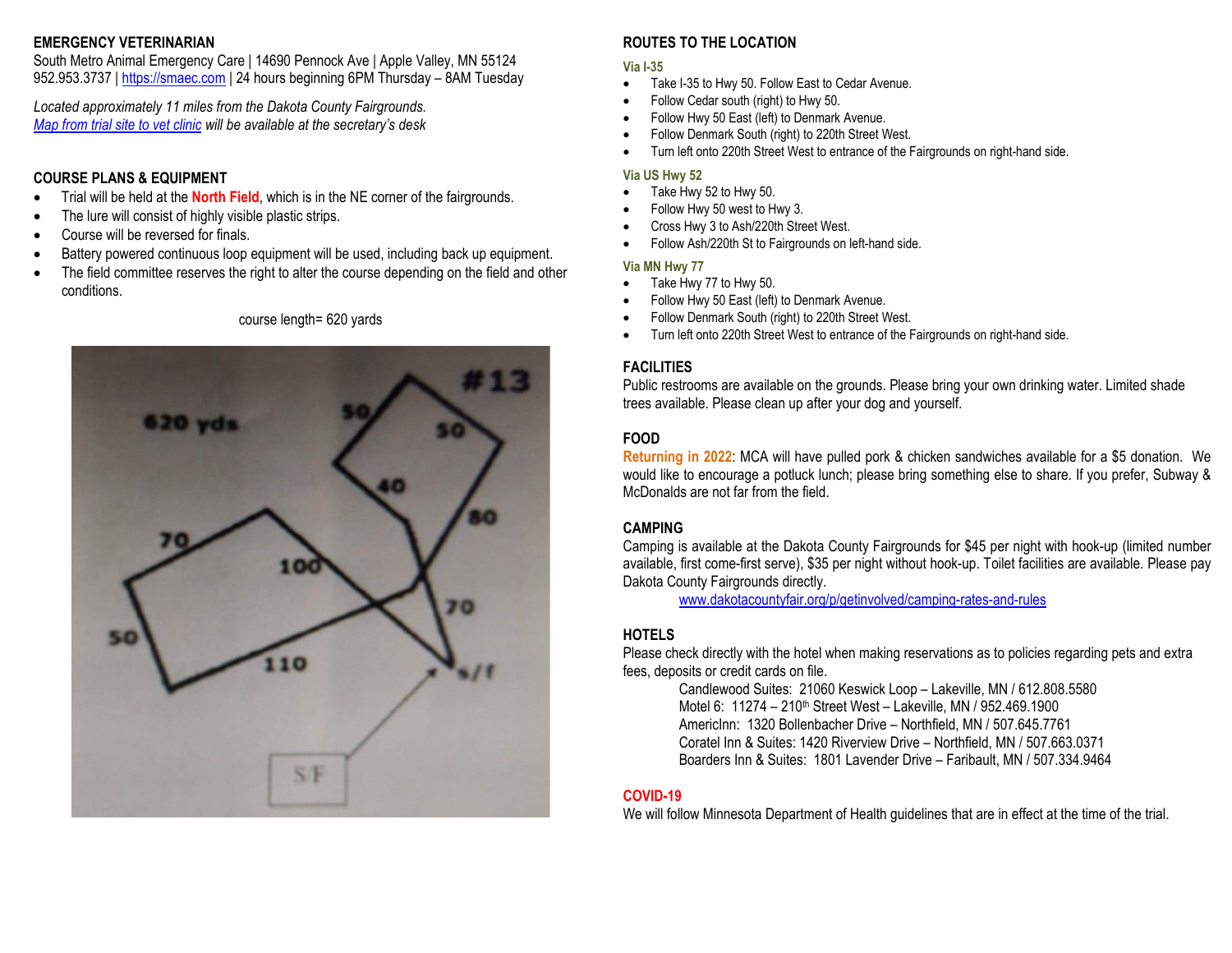### **HOW TO ENTER**

- Pre-entry: mail completed entry form and payment to the Trial Secretary. Do NOT send entries "signature required".
- Gate entry: bring entry form and payment to the event before close of entries.
- Checks should be made payable to: Minnesota Coursing Association.
- If you have questions about how to enter, contact the Trial Secretary.

### **CONDITIONS OF ENTRY**

- 1. Separate entry forms and entry fees are required for each dog.
- 2. A fee of \$40.00 will be assessed for any returned checks.
- 3. Incomplete, unsigned, conditional, or unpaid entries will not be accepted.
- 4. The Club and/or Trial Secretary assume no responsibility for wrong or incomplete information given on the entry form.
- 5. Hounds must be ready for judging. Judges need not wait for dogs that hold up the trial.
- 6. At the discretion of the Trial Chairman, there may be a \$5.00 fine assessed for any loose hound on the field not taking part in the course in progress.
- 7. Any person, upon reasonable complaint, may be asked to leave the grounds by the Field Committee. Children must be under the control of their parents or guardian at all times.
- 8. Only the lure operator, huntmaster, judges and handlers of the course in progress will be permitted near the lure operating equipment.

### **TIPS FOR HANDLERS**

- 1. Dakota County Fairgrounds are not securely fenced. It is strongly recommended that prior to running your hound, you have good recall control over your dog, as the dogs will run off leash.
- 2. Handlers should wear comfortable, sturdy shoes (no sandals or flip flops) and be physically able to hold and release their dogs, as well as catch them.
- 3. Handlers may carry toys, whistles or small treats to reward and assist with retrieving their hound at the completion of their run. Treats may not be excessive to the point of distracting other hounds.
- 4. Hounds will be brought to the start line on leash and released only upon a verbal signal ("Tally-Ho!") from the Huntmaster. Handlers shall provide each hound with a simplified lead which will give almost instantaneous freedom to the hound when the "Tallyho" signal is called by the Huntmaster. Recommended slip leads are those consisting of a leather or webbing strap with a wide collar and double or single rings.
- 5. The Huntmaster will instruct the handler to "Retrieve your hound" upon completion of the run. The handler is expected to promptly secure the hound and leave the field with the hound on leash.
- 6. Handlers are advised to warm up their hound prior to their run and walk them for 10 minutes afterwards.
- 7. Coursing is a physically demanding sport and can tax a hound's physical strength. Hounds that are old, have breathing or heart problems, are overweight, or are out of condition may be at greater risk for injury and exhaustion. Consult your veterinarian if you have concerns.
- 8. Muzzles are not required but are permitted at the handler's discretion.
- 9. Head halters, such as the Gentle Leader or Halti, may be used on the grounds but must not be worn while running the course.
- 10. Please do not bring bitches known to be in season to the field.

# **RAINBOW BRIDGE MEMORIAL TROPHY**



MCA awards the Rainbow Bridge Memorial Trophy in memory of Bonnie Shultz on the trial weekend closest to Memorial Day. Bonnie is an icon in both the open field hunting and lure coursing history of Minneosta. This trophy is given in honor and remembrance of people loved and lost within the sport of lure coursing. The award goes to Sunday's Best in Field winner.

## *Previous Rainbow Bridge Memorial Trophy Winners*

- 2015 Basenji: Flutesong's She's Everything FCh (D.& T.Magnan)
- 2016 Whippet: Sportingfields Bold And Brazen (M.Duininck& M.Anderson)
- 2017 Whippet: GCH Affinity's Times A Wastin' LCM (C&A Rogers & C Juelfs)
- 2018 Whippet: Northwind's Marvelous Matilda FCh (R.Corley & K.Nierengarten)
- 2019 Whippet: Atlas Times Square FCh (J.Honza)
- 2020 no trial due to COVID-19 pandemic
- 2021 Whippet: Northwind's God Of Thunder CD BN SC (D. Lambertz)
- $2022 -$

## **INSPECTION**

Each entry will be inspected for breed disqualifications, lameness, fitness to compete, and females in season. If in the opinion of the inspection committee, any entry found to be lame, unfit to safely compete, or a female in season, that hound shall not be allowed to enter and entry fees shall be refunded; bitches in season shall be removed from the trial site. Hounds with breed disqualifications will be excused (entry fee will not be refunded).

## **TITLES**

Refer to the *Rules for Lure Coursing Instinct Program* for details on how to earn titles.

## **LOANER COURSING SLIPLEADS AND BLANKETS**

The club will have loaner coursing slipleads and blankets available for those who need them.

### **ASFA CERTIFICATION**

Certifications will not be offered due to it being Sunday.

## **PRACTICE RUNS**

Practice runs will not be offered due to it being Sunday.

## **FOR MORE INFORMATION ABOUT MCA**

Join us on facebook: [www.facebook.com/groups/MinnesotaCoursingAssociation](http://www.facebook.com/groups/MinnesotaCoursingAssociation) 

## **REFUNDS**

MCA issues entry fee refunds for dogs that are in season or lame. If your dog comes in season or becomes lame before the trial and you will not be attending the trial for these reasons, you must inform the Field Trial Secretary BEFORE roll call to request a refund.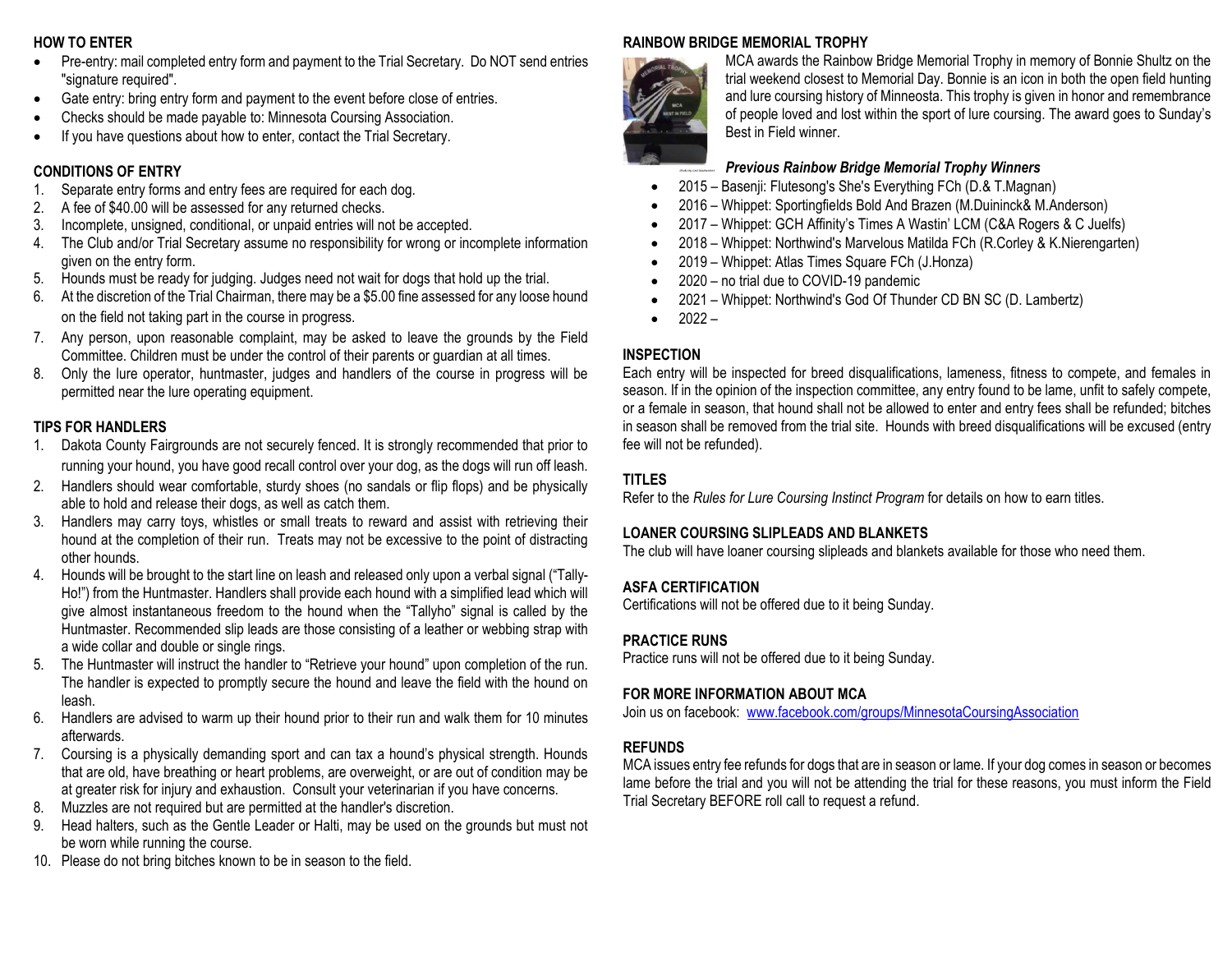#### **OFFICIAL AMERICAN SIGHTHOUND FIELD ASSOCIATION**

#### **SIGHTHOUND ENTRY FORM**

**Minnesota Coursing Association**

**Sunday, May 22, 2022**

Pre-entries close Wed, May 18 at 6:00 PM at the FTS's address. Pre-entry: \$20 first entry; \$17 second entry, same owner; \$10 third+ entry, same owner Gate entry: \$25 per hound (Substitutions, same owner until Sun, May 22 at Noon)

Make checks payable (in US funds) to **Minnesota Coursing Association** and mail to: **Shellie Marvin, FTS • 7701 Drew Avenue North • Minneapolis, MN 55443**

Fee Paid **The Field Secretary cannot accept conditional**, unsigned, incomplete or unpaid entries; please check your completed entry carefully.

| Breed:<br>Call Name:                                                                                                                                                                                                                                                                      |                                                                                 |                                 |              |  |  |
|-------------------------------------------------------------------------------------------------------------------------------------------------------------------------------------------------------------------------------------------------------------------------------------------|---------------------------------------------------------------------------------|---------------------------------|--------------|--|--|
| Registered Name of Hound:                                                                                                                                                                                                                                                                 |                                                                                 |                                 |              |  |  |
| <b>Additional Stakes</b><br>Stake: $\Box$ Open $\Box$ FCH $\Box$ Veteran $\Box$ Single $\Box$ Provisional<br>$\Box$ Kennel $\Box$ Breeder $\Box$<br>Bench                                                                                                                                 |                                                                                 |                                 |              |  |  |
| Registration Number: (please write in registering body before number)                                                                                                                                                                                                                     |                                                                                 |                                 |              |  |  |
| If possible, please<br>п<br>separate my hounds                                                                                                                                                                                                                                            | Date of<br>Birth:                                                               | Sex:<br>Dog                     | <b>Bitch</b> |  |  |
| Name of actual owner(s):                                                                                                                                                                                                                                                                  |                                                                                 |                                 |              |  |  |
| Address:                                                                                                                                                                                                                                                                                  |                                                                                 | Phone:                          |              |  |  |
| City:                                                                                                                                                                                                                                                                                     |                                                                                 | State:                          | Zip:         |  |  |
| E-mail (Optional)                                                                                                                                                                                                                                                                         |                                                                                 | (Optional) Region of Residence: |              |  |  |
| Emergency Contact Name and Phone (Optional)                                                                                                                                                                                                                                               |                                                                                 |                                 |              |  |  |
| Check if this is the first ASFA trial for this hound. Attach a Hound Certification or waiver if<br>П.<br>entered in Open, Veterans, Limited.<br>Check if this is a first-time entry, a copy of the official Registration of this hound must<br>$\Box$<br>accompany this entry unless NGA. |                                                                                 |                                 |              |  |  |
| $\Box$                                                                                                                                                                                                                                                                                    | Check if any information has changed since the last ASFA trial entry. Regarding |                                 |              |  |  |
| $\Box$<br>Check if this hound has been dismissed within the last 6 trials entered. Must be marked in order to<br>qualify for a "clean" trial requirement.                                                                                                                                 |                                                                                 |                                 |              |  |  |

I CERTIFY that I am the actual owner of this dog, or that I am the duly authorized agent of the actual owner whose name I have entered above. In consideration of the acceptance of this entry and the opportunity to have this dog judged and to win prize money, ribbons, or trophies, I (we) agree to abide by the rules and regulations of the American Sighthound Field Association in effect at the time of this lure field trial, and by any additional rules and regulations appearing in the premium list for this lure field trial. I (we) agree that the club holding this lure field trial has the right to refuse this entry for cause, which the club shall deem to be sufficient. I (we) agree to hold this club, its members, directors, governors, officers, agents or other functionaries, any employees of the aforementioned parties and the owner(s) of the trial premises or grounds harmless from any claim for loss or injury which may be alleged to have been caused directly or indirectly to any person or thing by the act of this dog while in or upon the lure field trial premises or grounds or near any entrance thereto and I (we) personally assume all responsibility and liability for any such claim, and I (we) further agree to hold the aforementioned parties harmless from any claim loss of this dog by disappearance, theft damage or injury be caused or alleged to be caused by the negligence of the club or any of the aforementioned parties or by the negligence of any person or any other cause or causes. I (we) certify and represent that the dog entered is not a hazard to person or other dogs. This entry is submitted for acceptance of the forgoing representations and agreements.

**SIGNATURE** of owner or his agent duly authorized to make this entry

**Please separate the entries before submitting to FTS.**

#### **OFFICIAL AMERICAN SIGHTHOUND FIELD ASSOCIATION**

**SIGHTHOUND ENTRY FORM**

**Minnesota Coursing Association Sunday, May 22, 2022**

Pre-entries close Wed, May 18 at 6:00 PM at the FTS's address. Pre-entry: \$20 first entry; \$17 second entry, same owner; \$10 third+ entry, same owner Gate entry: \$25 per hound

(Substitutions, same owner until Sun, May 22 at Noon)

Make checks payable (in US funds) to **Minnesota Coursing Association** and mail to:

**Shellie Marvin, FTS • 7701 Drew Avenue North • Minneapolis, MN 55443**

| Fee Paid | The Field Secretary cannot accept conditional, unsigned, incomplete or unpaid |
|----------|-------------------------------------------------------------------------------|
|          | antrias: plases chack your completed entry carefully                          |

|                                                                                                                                                        |                                                                                                                                                 | produce cribert your compreted onthy carefully                        |        |      |  |  |
|--------------------------------------------------------------------------------------------------------------------------------------------------------|-------------------------------------------------------------------------------------------------------------------------------------------------|-----------------------------------------------------------------------|--------|------|--|--|
| Breed:                                                                                                                                                 |                                                                                                                                                 | Call Name:                                                            |        |      |  |  |
|                                                                                                                                                        | Registered Name of Hound:                                                                                                                       |                                                                       |        |      |  |  |
| <b>Additional Stakes</b><br>Stake: $\Box$ Open $\Box$ FCH $\Box$ Veteran $\Box$ Single $\Box$ Provisional<br>$\Box$ Kennel $\Box$ Breeder $\Box$ Bench |                                                                                                                                                 |                                                                       |        |      |  |  |
|                                                                                                                                                        |                                                                                                                                                 | Registration Number: (please write in registering body before number) |        |      |  |  |
|                                                                                                                                                        | $\Box$ If possible, please<br>separate my hounds                                                                                                | Sex:<br><b>Bitch</b><br>П<br>Dog<br>П.                                |        |      |  |  |
|                                                                                                                                                        | Name of actual owner(s):                                                                                                                        |                                                                       |        |      |  |  |
|                                                                                                                                                        | Address:                                                                                                                                        | Phone:                                                                |        |      |  |  |
| City:                                                                                                                                                  |                                                                                                                                                 |                                                                       | State: | Zip: |  |  |
| E-mail (Optional)<br>(Optional) Region of Residence:                                                                                                   |                                                                                                                                                 |                                                                       |        |      |  |  |
|                                                                                                                                                        | Emergency Contact Name and Phone (Optional)                                                                                                     |                                                                       |        |      |  |  |
| $\Box$                                                                                                                                                 | Check if this is the first ASFA trial for this hound. Attach a Hound Certification or waiver if<br>entered in Open, Veterans, Limited.          |                                                                       |        |      |  |  |
| $\Box$                                                                                                                                                 | Check if this is a first-time entry, a copy of the official Registration of this hound must<br>accompany this entry unless NGA.                 |                                                                       |        |      |  |  |
| $\Box$                                                                                                                                                 | Check if any information has changed since the last ASFA trial entry. Regarding                                                                 |                                                                       |        |      |  |  |
| $\Box$                                                                                                                                                 | Check if this hound has been dismissed within the last 6 trials entered. Must be marked in order to<br>qualify for a "clean" trial requirement. |                                                                       |        |      |  |  |

I CERTIFY that I am the actual owner of this dog, or that I am the duly authorized agent of the actual owner whose name I have entered above. In consideration of the acceptance of this entry and the opportunity to have this dog judged and to win prize money, ribbons, or trophies, I (we) agree to abide by the rules and regulations of the American Sighthound Field Association in effect at the time of this lure field trial, and by any additional rules and regulations appearing in the premium list for this lure field trial. I (we) agree that the club holding this lure field trial has the right to refuse this entry for cause, which the club shall deem to be sufficient. I (we) agree to hold this club, its members, directors, governors, officers, agents or other functionaries, any employees of the aforementioned parties and the owner(s) of the trial premises or grounds harmless from any claim for loss or injury which may be alleged to have been caused directly or indirectly to any person or thing by the act of this dog while in or upon the lure field trial premises or grounds or near any entrance thereto and I (we) personally assume all responsibility and liability for any such claim, and I (we) further agree to hold the aforementioned parties harmless from any claim loss of this dog by disappearance, theft damage or injury be caused or alleged to be caused by the negligence of the club or any of the aforementioned parties or by the negligence of any person or any other cause or causes. I (we) certify and represent that the dog entered is not a hazard to person or other dogs. This entry is submitted for acceptance of the forgoing representations and agreements.

**SIGNATURE** of owner or his agent duly authorized to make this entry

**Please separate the entries before submitting to FTS.**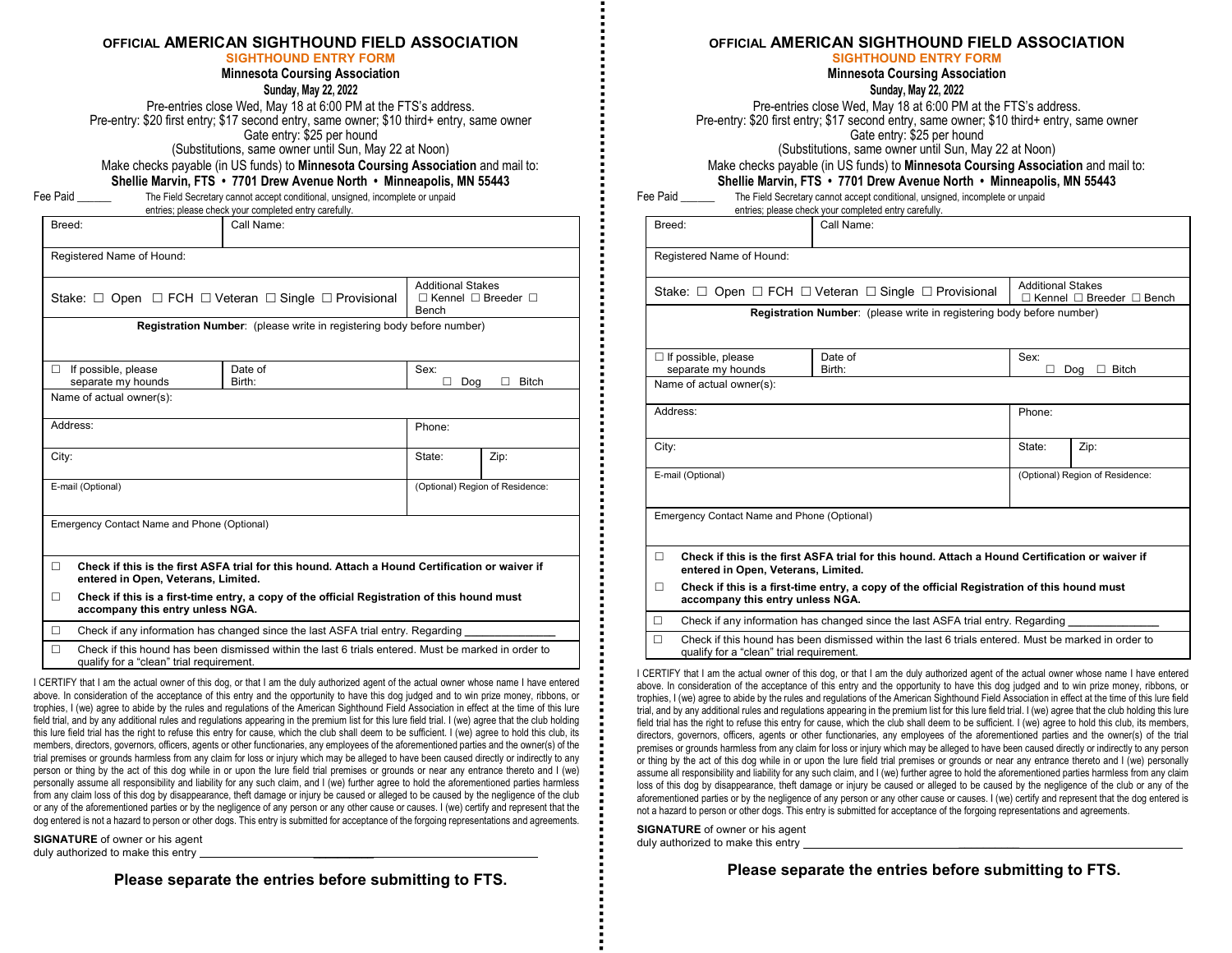#### *AMERICAN SIGHTHOUND FIELD ASSOCIATION* **HOUND CERTIFICATION**

**Rule effective October 1, 1994: Ch. V, Sec. 4 (a) OPEN STAKE:** *To be eligible to enter the open stake, a hound must have been certified by a licensed judge within the year preceding the closing date for the entry or have previously competed in the Open Stake.*  This eligibility requirement also applies to a hound entered in the Veteran Stake, which has not competed in Open previously. Please complete this portion of this form and attach it to the entry form for the hound's first entry, including an entry for a Fun Trial.

Registered Name of Hound:

Registration Number: \_\_\_\_\_\_\_\_\_\_\_\_\_\_\_\_\_\_\_\_\_\_\_\_\_ Breed:

Registered Owner's Name:

I hereby certify that on (date) \_\_\_\_\_\_\_\_\_\_\_\_\_\_\_\_\_\_\_, the above named hound completed a lure course of at least 500 yards, running with another hound of the same breed (or another breed with a similar running style). During the course the above named hound showed no inclination to interfere with the other hound. I further certify that I am a licensed judge for the ASFA.

Name of Licensed Judge: 2002. 2008. 2009. 2009. 2012. 2013. 2014. 2015. 2016. 2017. 2018. 2019. 2019. 2019. 201

Signature: Date: Date: Date: Date: Date: Date: Date: Date: Date: Date: Date: Date: Date: Date: Date: Date: Date: Date: Date: Date: Date: Date: Date: Date: Date: Date: Date: Date: Date: Date: Date: Date: Date: Date: Date: D

I hereby certify that the hound running in the certification course is the hound identified above and that information provided on this form is true and correct.

Signature: Date:

Owner or Authorized Agent of Hound

This certification form must be attached to the entry form the first time this hound is entered in an open or veteran stake. Any hound entered in open, or veteran (as a first time entered hound), which has not been certified, shall be declared ineligible by the records coordinator and shall forfeit any points and placements awarded.

#### **PLEASE RETAIN A COPY FOR YOUR RECORDS.**

#### *AMERICAN SIGHTHOUND FIELD ASSOCIATION* **HOUND CERTIFICATION WAIVER**

**Waiver of Requirement:** *This requirement will be waived for a hound that has earned a lure coursing title from another recognized organization, if such title requires competition, and if a waiver for such title has been approved by the ASFA, or a CKC Hound Certification Form.* If your hound qualifies for a waiver, complete this portion of this form and attach it to your entry form. Proof of waivers must accompany this certification form.

|                             |  | Registered Name of Hound: |        |
|-----------------------------|--|---------------------------|--------|
| <b>Registration Number:</b> |  |                           | Breed: |
| Registered Owner's Name:    |  |                           |        |
| CKC: FCH FCHX               |  |                           |        |

**AKC**: QC SC FC

Hound Certification previously submitted.

I hereby certify that the hound identified above has completed the requirements for the title indicated above (or that the required Certification was previously submitted) and that the information provided on this form is true and correct.

Signature: \_\_\_\_\_\_\_\_\_\_\_\_\_\_\_\_\_\_\_\_\_\_\_\_\_\_\_\_\_\_\_\_\_\_\_\_\_\_\_\_\_\_\_\_\_\_\_ Date:

Owner or Authorized Agent of Hound

*AMERICAN SIGHTHOUND FIELD ASSOCIATION* **HOUND CERTIFICATION**

**Rule effective October 1, 1994: Ch. V, Sec. 4 (a) OPEN STAKE:** *To be eligible to enter the open stake, a hound must have been certified by a licensed judge within the year preceding the closing date for the entry or have previously competed in the Open Stake.*  This eligibility requirement also applies to a hound entered in the Veteran Stake, which has not competed in Open previously. Please complete this portion of this form and attach it to the entry form for the hound's first entry, including an entry for a Fun Trial.

Registered Name of Hound:

Registration Number: \_\_\_\_\_\_\_\_\_\_\_\_\_\_\_\_\_\_\_\_\_\_\_\_\_ Breed:

Registered Owner's Name:

I hereby certify that on (date) \_\_\_\_\_\_\_\_\_\_\_\_\_\_\_\_\_\_, the above named hound completed a lure course of at least 500 yards, running with another hound of the same breed (or another breed with a similar running style). During the course the above named hound showed no inclination to interfere with the other hound. I further certify that I am a licensed judge for the ASFA.

Name of Licensed Judge:

Signature: Date: Date: Date: Date: Date: Date: Date: Date: Date: Date: Date: Date: Date: Date: Date: Date: Date: Date: Date: Date: Date: Date: Date: Date: Date: Date: Date: Date: Date: Date: Date: Date: Date: Date: Date: D

I hereby certify that the hound running in the certification course is the hound identified above and that information provided on this form is true and correct.

Signature: Date:

#### Owner or Authorized Agent of Hound

This certification form must be attached to the entry form the first time this hound is entered in an open or veteran stake. Any hound entered in open, or veteran (as a first time entered hound), which has not been certified, shall be declared ineligible by the records coordinator and shall forfeit any points and placements awarded.

#### **PLEASE RETAIN A COPY FOR YOUR RECORDS.**

#### *AMERICAN SIGHTHOUND FIELD ASSOCIATION* **HOUND CERTIFICATION WAIVER**

**Waiver of Requirement:** *This requirement will be waived for a hound that has earned a lure coursing title from another recognized organization, if such title requires competition, and if a waiver for such title has been approved by the ASFA, or a CKC Hound Certification Form.* If your hound qualifies for a waiver, complete this portion of this form and attach it to your entry form. Proof of waivers must accompany this certification form.

Registered Name of Hound: Registration Number: <br>
Registration Number:

Registered Owner's Name:

**CKC**: FCH FCHX

**AKC**: QC SC FC

Hound Certification previously submitted.

I hereby certify that the hound identified above has completed the requirements for the title indicated above (or that the required Certification was previously submitted) and that the information provided on this form is true and correct.

Signature: \_\_\_\_\_\_\_\_\_\_\_\_\_\_\_\_\_\_\_\_\_\_\_\_\_\_\_\_\_\_\_\_\_\_\_\_\_\_\_\_\_\_\_\_\_\_\_ Date:

Owner or Authorized Agent of Hound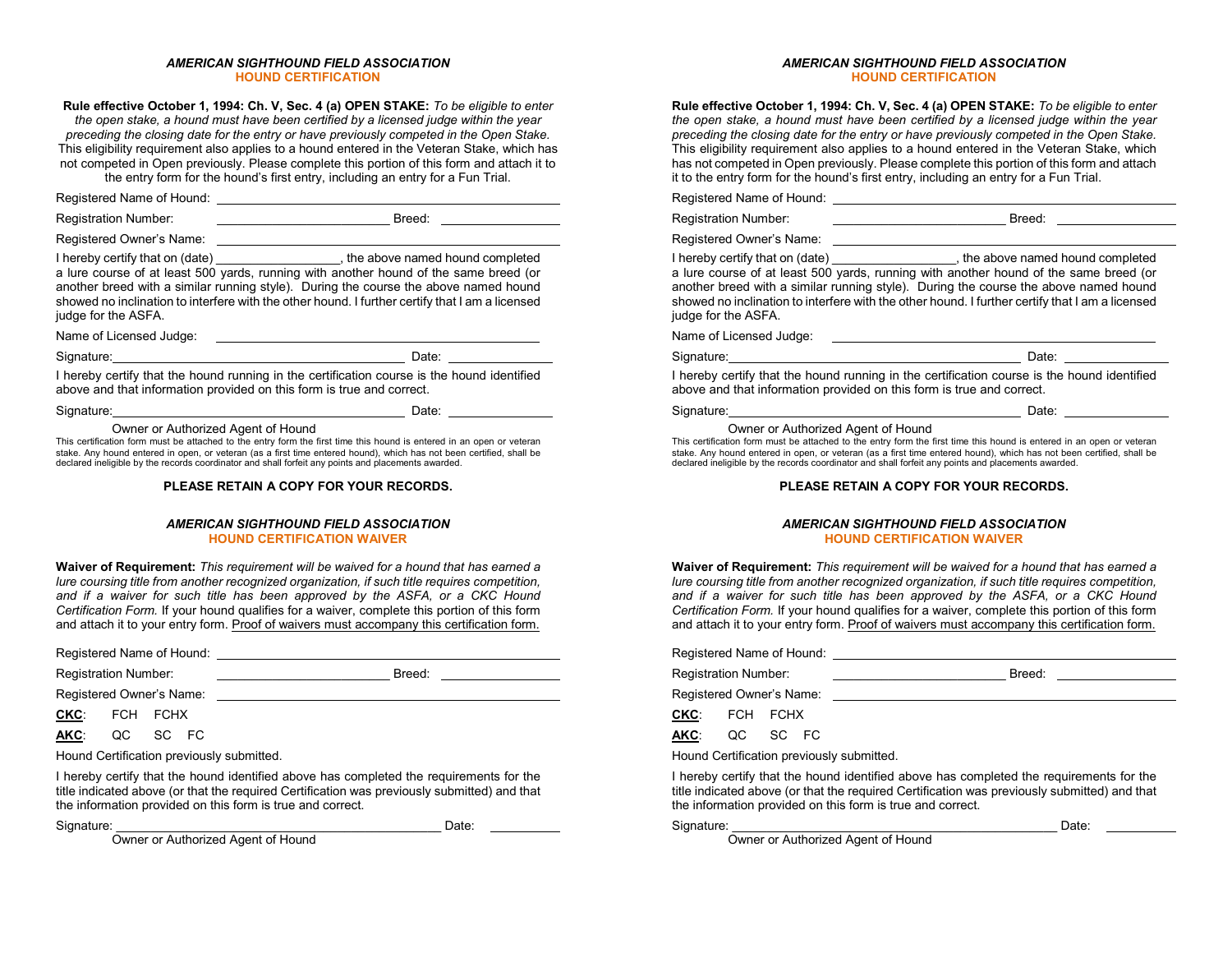#### **OFFICIAL AMERICAN SIGHTHOUND FIELD ASSOCIATION**

#### **LCI ENTRY FORM**

#### **Minnesota Coursing Association**

**Sunday, May 22, 2022** Pre-entries close Wed, May 18 at 6:00 PM at the FTS's address. Pre-entry: \$20 first entry; \$17 second entry, same owner; \$10 third+ entry, same owner Gate entry: \$25 per hound (Substitutions, same owner until Sun, May 22 at Noon)

Make checks payable (in US funds) to **Minnesota Coursing Association** and mail to: **Shellie Marvin, FTS • 7701 Drew Avenue North • Minneapolis, MN 55443**

Fee Paid \_\_\_\_\_\_\_\_\_\_\_\_\_ The Field Secretary cannot accept conditional, unsigned, incomplete or unpaid

|  | ee raiu |  |
|--|---------|--|
|  |         |  |

entries; please check your completed entry carefully.

| Breed:                                                                                                                                                                                          |                                 | Call Name: |             |       |  |
|-------------------------------------------------------------------------------------------------------------------------------------------------------------------------------------------------|---------------------------------|------------|-------------|-------|--|
| Registered Name of dog:                                                                                                                                                                         |                                 |            |             |       |  |
| $\Box$ LCI-Small<br>Stake:<br>$\Box$ LCI-Large<br>$\Box$ LCI-Sighthound Mix<br>Senior<br>⊟ Veteran<br>Open                                                                                      |                                 |            |             |       |  |
| <b>Registration Number:</b> (please write in registering body before number)                                                                                                                    |                                 |            |             |       |  |
| Date of<br>Birth:                                                                                                                                                                               |                                 |            | Sex:<br>Dog | Bitch |  |
| Name of actual owner(s):                                                                                                                                                                        |                                 |            |             |       |  |
| Address:                                                                                                                                                                                        |                                 |            | Phone:      |       |  |
| City:                                                                                                                                                                                           |                                 |            | State:      | Zip:  |  |
| E-mail                                                                                                                                                                                          | (Optional) Region of Residence: |            |             |       |  |
| Emergency Contact Name and Phone (Optional)                                                                                                                                                     |                                 |            |             |       |  |
| Check if this is a first-time entry, a copy of the official Registration of this hound must<br>П<br>accompany this entry. (i.e., AKC Registration form, PAL registration, Canine Partner, etc.) |                                 |            |             |       |  |

□ Check if any information has changed since the last ASFA trial entry. Regarding

I CERTIFY that I am the actual owner of this dog, or that I am the duly authorized agent of the actual owner whose name I have entered above. In consideration of the acceptance of this entry and the opportunity to have this dog judged and to win prize money, ribbons, or trophies, I (we) agree to abide by the rules and regulations of the American Sighthound Field Association in effect at the time of this lure field trial, and by any additional rules and regulations appearing in the premium list for this lure field trial. I (we) agree that the club holding this lure field trial has the right to refuse this entry for cause, which the club shall deem to be sufficient. I (we) agree to hold this club, its members, directors, governors, officers, agents or other functionaries, any employees of the aforementioned parties and the owner(s) of the trial premises or grounds harmless from any claim for loss or injury which may be alleged to have been caused directly or indirectly to any person or thing by the act of this dog while in or upon the lure field trial premises or grounds or near any entrance thereto and I (we) personally assume all responsibility and liability for any such claim, and I (we) further agree to hold the aforementioned parties harmless from any claim loss of this dog by disappearance, theft damage or injury be caused or alleged to be caused by the negligence of the club or any of the aforementioned parties or by the negligence of any person or any other cause or causes. I (we) certify and represent that the dog entered is not a hazard to person or other dogs. This entry is submitted for acceptance of the forgoing representations and agreements.

**SIGNATURE** of owner or his agent duly authorized to make this entry

**Please separate the entries before submitting to FTS.**

#### **Minnesota Coursing Association Sunday, May 22, 2022** Pre-entries close Wed, May 18 at 6:00 PM at the FTS's address. Pre-entry: \$20 first entry; \$17 second entry, same owner; \$10 third+ entry, same owner Gate entry: \$25 per hound (Substitutions, same owner until Sun, May 22 at Noon) Make checks payable (in US funds) to **Minnesota Coursing Association** and mail to: **Shellie Marvin, FTS • 7701 Drew Avenue North • Minneapolis, MN 55443** Fee Paid \_\_\_\_\_\_\_ The Field Secretary cannot accept conditional, unsigned, incomplete or unpaid entries; please check your completed entry carefully. Breed: Call Name: Registered Name of dog: Stake: **LCI**-Small **LCI**-Large **LCI**-Sighthound Mix □ Open □ Senior □ Veteran **Registration Number:** (please write in registering body before number) Date of Birth: Sex: Dog **Bitch** Name of actual owner(s): Address: Phone: Phone: Phone: Phone: Phone: Phone: Phone: Phone: Phone: Phone: Phone: Phone: Phone: Phone: Phone: Phone: Phone: Phone: Phone: Phone: Phone: Phone: Phone: Phone: Phone: Phone: Phone: Phone: Phone: Phone: Pho City: State: | Zip: E-mail (Optional) Region of Residence:

Emergency Contact Name and Phone (Optional)

 **Check if this is a first-time entry, a copy of the official Registration of this hound must accompany this entry. (i.e., AKC Registration form, PAL registration, Canine Partner, etc.)**

Check if any information has changed since the last ASFA trial entry. Regarding

I CERTIFY that I am the actual owner of this dog, or that I am the duly authorized agent of the actual owner whose name I have entered above. In consideration of the acceptance of this entry and the opportunity to have this dog judged and to win prize money, ribbons, or trophies, I (we) agree to abide by the rules and regulations of the American Sighthound Field Association in effect at the time of this lure field trial, and by any additional rules and regulations appearing in the premium list for this lure field trial. I (we) agree that the club holding this lure field trial has the right to refuse this entry for cause, which the club shall deem to be sufficient. I (we) agree to hold this club, its members, directors, governors, officers, agents or other functionaries, any employees of the aforementioned parties and the owner(s) of the trial premises or grounds harmless from any claim for loss or injury which may be alleged to have been caused directly or indirectly to any person or thing by the act of this dog while in or upon the lure field trial premises or grounds or near any entrance thereto and I (we) personally assume all responsibility and liability for any such claim, and I (we) further agree to hold the aforementioned parties harmless from any claim loss of this dog by disappearance, theft damage or injury be caused or alleged to be caused by the negligence of the club or any of the aforementioned parties or by the negligence of any person or any other cause or causes. I (we) certify and represent that the dog entered is not a hazard to person or other dogs. This entry is submitted for acceptance of the forgoing representations and agreements.

**SIGNATURE** of owner or his agent duly authorized to make this entry

**Please separate the entries before submitting to FTS.**

### **OFFICIAL AMERICAN SIGHTHOUND FIELD ASSOCIATION**

#### **LCI ENTRY FORM**